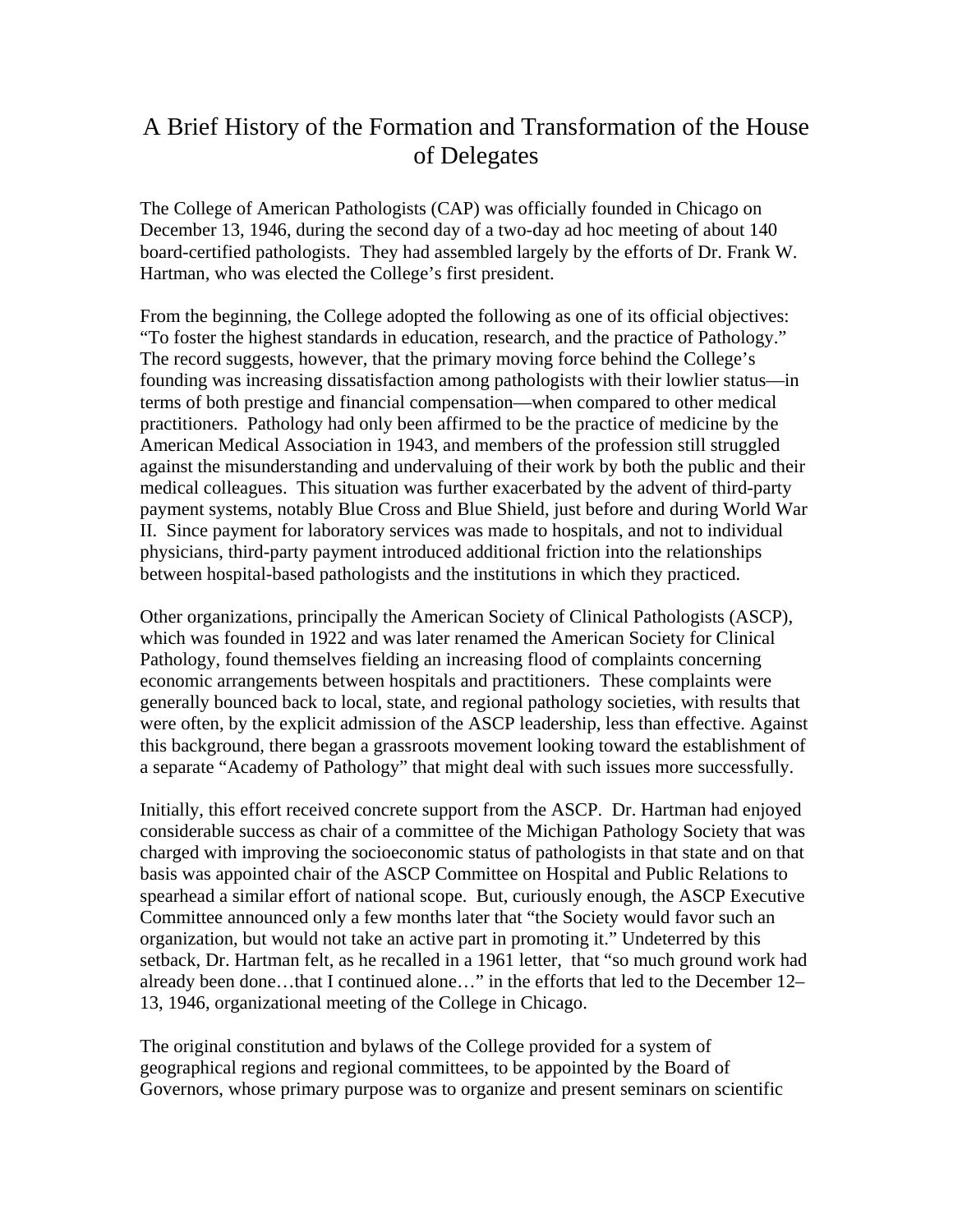subjects—a difficult task, given that long-distance travel was still a formidable undertaking in the 1940s and 1950s. The regional committees were also, however, expected to serve as a grassroots network of liaisons to bring matters of local and regional concern to the attention of the College's leadership. Confusingly, the regional councilors of the ASCP (who were similarly selected on a geographic basis) were at first relied on for this purpose as well, despite the fact that not all the councilors were even members of the College—a circumstance that rapidly and predictably raised misgivings about possible conflicts of interest. Meanwhile, the regional committees were proving to be an entirely mixed bag in terms of effectiveness, with some being extremely active and others existing only on paper. By the mid-1950s, this combination of circumstances was giving rise to a search for an alternative and more broadly based mechanism of grassroots representation for the College's membership.

It was against this background that the concept of an Assembly was born. In order to assure broad geographical representation, the body was to consist of one elected delegate for every 50 Fellows of the College in a given state; the Canadian provinces and the armed services were also represented. The duties previously assigned to the regional committees and to the ASCP councilors were now to be assumed by the new Assembly.

The establishment of the Assembly was approved by the Board of Governors in February 1957. The stated purposes of the Assembly were to improve communication between the Board and the membership; to identify members who could be potential Governors or committee members; to involve more members in activities of the College; and to strengthen the regional educational programs. This lofty language was nonetheless deemed objectionably vague by at least one Fellow of the College, who remarked at the time, "I nowhere see that the Assembly has any duties or responsibilities...." Possibly, this failure to define the Assembly's functions more concretely was not entirely accidental; despite having approved its formation, the Board of Governors remained considerably skittish about the possibility of the Assembly's becoming sufficiently autonomous to relegate the Board of Governors to merely a judicial role. It was surely for this reason that, at the outset, the CAP president was designated as the presiding officer of the Assembly "to maintain control of the activities of the Assembly...."

The first meeting of the Assembly was held at the Roosevelt Hotel in New Orleans in conjunction with the fall 1957 joint meeting of the College and the ASCP. The editor of the College *Bulletin*, Dr. S.E. Gould, opined at the time, "With perfecting of the organization of this representative group of pathologists, one may confidently expect that the work of the College will gain in efficiency and in speed of accomplishment." In fact, rumor had it that the materials sent to the assemblymen in preparation for the meeting had gone largely unread, a circumstance that hardly enhanced the efficiency of the proceedings. It did become immediately clear, however, that the Assembly did not take kindly to the notion of being presided over by the president of the College.

Other conflicts between the new Assembly and the College's officers and Board also surfaced in due course. The rules of procedure for the first meeting of the Assembly had been set by the Board. In June 1958, however, the Board delegated the task of drawing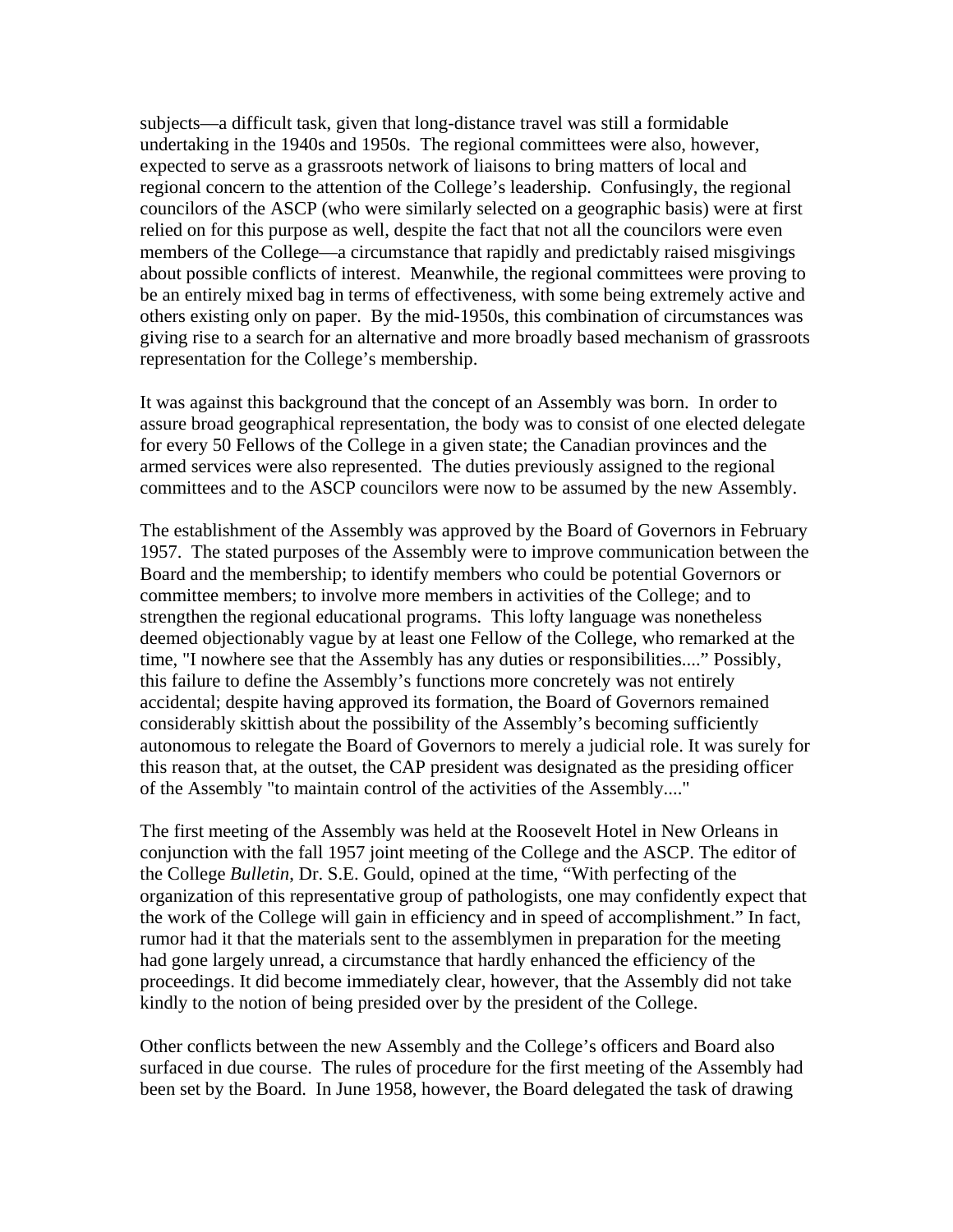up a protocol for the future operation of the Assembly to the regional committee chairs, while the compilation of the agenda for the 1958 meeting was entrusted to the chair of the Assembly Steering Committee, Dr. Richard F. Birge. That agenda was to include the election of a speaker and a vice speaker, but the election was subject to a specific proviso that in effect required the officers of the College to also be the officers of the Assembly, and that allowed the speaker—even though elected by the Assembly—to preside only at the discretion of the president of the College.

The relationship between the Assembly and the existing regional committees was hardly less muddy. Despite the once-expressed intention of transferring the functions of the regional committees to the Assembly, the regional committees continued to function for more than a decade later, resulting in a situation whereby two parallel grassroots organizational networks existed within the College—the Assembly and the regional committees. An effort was made to harmonize the two by providing representation for the regional committees in the Assembly and by requiring at least one member of the Assembly to be named to each regional committee. The older regional committees, however, had been accustomed to reporting directly to the Board of Governors and bridled at being asked to report to the upstart Assembly instead.

The problem, in a nutshell, was that several crucial operational questions about the exact role of the Assembly had been left unanswered. These questions included: Should the College committees report to the Board of Governors or to the Assembly? Should the Assembly appoint its own reference committees? Should the Assembly have the prerogative of setting policy or should it play a purely advisory role? The Board of Governors suffered continuing misgivings about whether it might have given birth to a sort of Frankenstein's monster over which it would eventually lose control—to the extent, heaven forbid, that the Assembly might even want to elect both the College's governors and officers (this procedure was actually proposed in 1989, after the Assembly had been converted to the House of Delegates, but was never adopted). Eventually, in 1960, some of the fog was cleared when the College's constitution and bylaws were finally amended to provide for an Assembly—at which point, as CAP historian Dr. Loyd R. Wagner pithily observed, "The bastard child had been made legitimate!"

Legitimate or not, the Assembly still remained something of a mischievous child, at least from the Board's point of view, with questions about its role and operations continuing to command much of the Board's deliberations during the early 1960s. As early as 1962, as well as on several occasions thereafter, proposed resolutions called for the conversion of the Assembly into a House of Delegates with explicit legislative powers to be "similar to [those of] the American Medical Association in its duties and functions," including (at least in the 1962 proposal) the power to elect the College's officers. This far-reaching proposal proved to be extremely controversial; the outcome was the formation of "an ad hoc committee...to study and recommend methods and procedures to be followed in the relationship of the Assembly to the Board of Governors." Although the record is not entirely clear, it was probable that this committee drafted a proposed written charter and by-laws for the Assembly—a document that turned out to be barely recognizable by the time the Board of Governors had finished rewriting it early in 1963. It was on this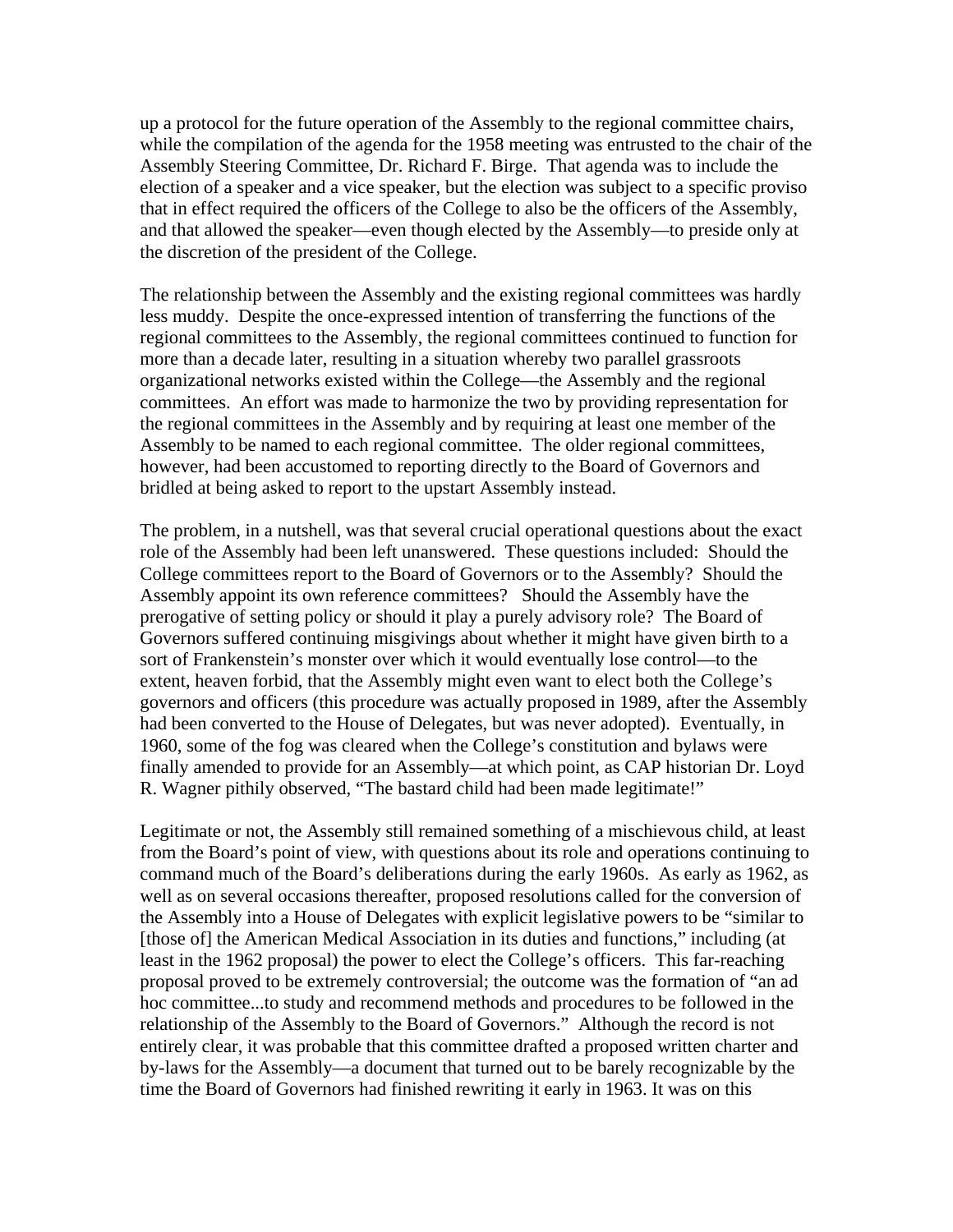occasion that Assembly speaker, and future CAP president, Dr. William J. Reals, accused the Board members of operating "in the stratosphere" and talking "only to each other and...not...to the [CAP] membership."

Somehow this crisis was weathered in time for a final charter and bylaws to appear in the agenda book for the fall 1963 Assembly meeting, and from this point onward the operations of the Assembly slowly evolved. Terms of office and election procedures were codified for the speaker, vice speaker, secretary, and a steering committee. Assembly reference committees began to receive formal reports from College officers, the chief executive officer, and the councils and commissions; to hear pro-and-con testimony on the various issues; to make recommendations for action by the entire body on proposed resolutions; and to accept or reject reports (though the latter action, if ever taken at all, was exceedingly rare).

In 1970, the Assembly was converted to a House of Delegates at the spring interim CAP/ASCP meeting at the Shamrock Hotel in Houston. At this stage, its policygenerating function was finally made explicit in a set of objectives that read, in part: "The House is identified as a body within the College which formulates policy so that the actions and policies of the College of American Pathologists may reflect the needs and wishes of its fellows. The House of Delegates...shall act as a legislative body of the College, initiating business, considering the reports of the College's Officers, Executive Director, Councils and Committees, and the Officers and Committees of the House, passing such actions on to the Board of Governors." The term "formulate" is a key one in these objectives, since official policy-making authority remained vested in the Board of Governors. In practice, however, House resolutions and recommendations transmitted to the Board of Governors have, with few exceptions, received favorable consideration and have been adopted as policy statements.

To enhance communication between the House and the Board of Governors, the speaker and vice speaker of the House began attending meetings of the Board as guests. In 1971, only a year after its establishment, the House requested voting membership for the speaker on the Board. Partial fulfillment of this request came about with ex-officio Board membership being granted to the speaker in 1972. Nevertheless, dissatisfaction with House–Board relations continued, as evidenced in a 1978 House "position paper," which stated that "the impact of an orderly flow of information between the Board of Governors and the House of Delegates would be far-reaching…," thus implying that such an "orderly flow of information" was *not* taking place at the time. The paper further recommended that "[a] prospective review of new programs and membership services should be undertaken by the House before consideration by the Board of Governors." There is scant evidence that this particular recommendation was put into practice. The speaker of the House was finally granted a vote on the Board in 1984, and an additional proviso allowed the vice speaker to serve as an alternate in the absence of the speaker. In 1989, the vice speaker was also granted ex-officio membership on the Board. These arrangements served to enhance ongoing communication between the House and the Board and to ensure that the views of practicing pathologists were more fully presented to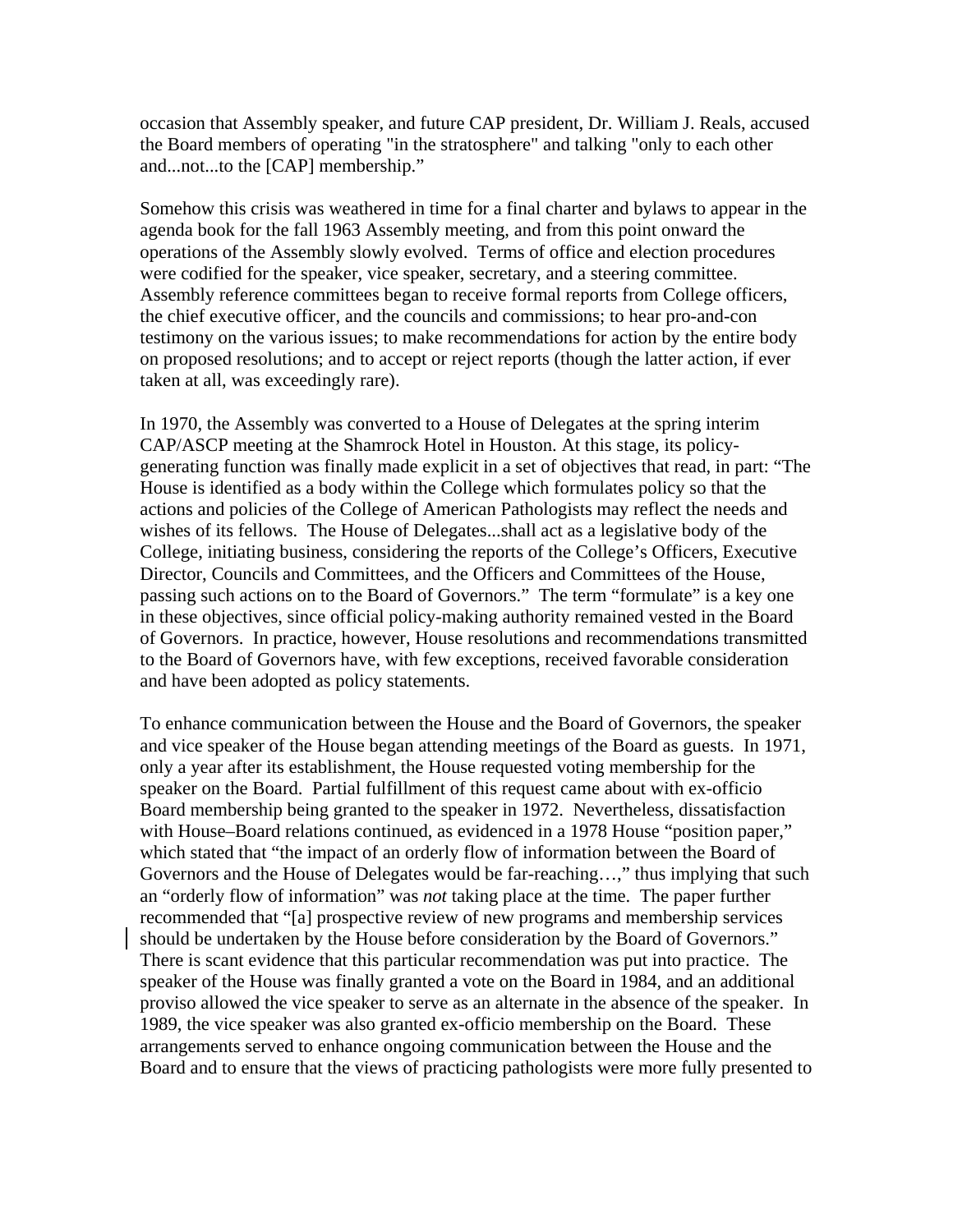the Board of Governors, thus bringing the House's function as the true grassroots voice of pathologists closer to reality.

During the 1990s, the role of the House of Delegates continued to evolve with the inauguration of an orientation program for new Delegates in 1990. The House also assumed a greater role on the scientific front, formally evaluating proposed CAP Practice Guidelines drafted for submission to the Board of Governors for action.

Even before the discontinuation of the Practice Guidelines in 2002, however, the House had entered a period of ferment and experimentation with various aspects of its operations. In 1999, the previous custom of meeting in two sessions two days apart was abandoned in favor of holding those two sessions on successive days. At the fall 2000 meeting, a consent calendar was adopted in order to streamline consideration of non controversial items of business. At the following meeting in the spring of 2001, the meeting format was condensed even more radically; reference committees were not convened, and the two business sessions were held on the same day. The dissatisfaction resulting from this procedural change extended to the top-most ranks of the CAP leadership, prompting then-President Dr. Paul Raslavicus to devote his entire "President's Column" in the April 2003 issue of *CAP TODAY* to the function and future of the House. President Raslavicus observed, "The potential energy in our House has clearly been permitted to disperse…. With the newly curtailed House meeting schedule, reducing meeting time to less than a day, we seem to have given up the fight."

Dr. Raslavicus then went on to present a series of proposals originally generated by the CAP Strategic Planning Committee and subsequently embodied in a House Steering Committee document entitled "Strategic Tactics for Revitalization," which was the subject of a half-day's debate at the spring 2003 meeting of the House. The items embodied in this document included:

- "Changing the culture of the House of Delegates Steering Committee so that it would become a high-profile proactive body…
- "Increasing CAP member interest in the House of Delegates by making it a more communicative body…
- "Enhancing the role of the House in setting and reviewing College policy...
- "Reducing the size of the House and restoring the elections process...
- "Investigating the expansion of the House of Delegates base to include representatives from selected national pathology organizations…
- "Increasing the attendance and participation at House meetings...."